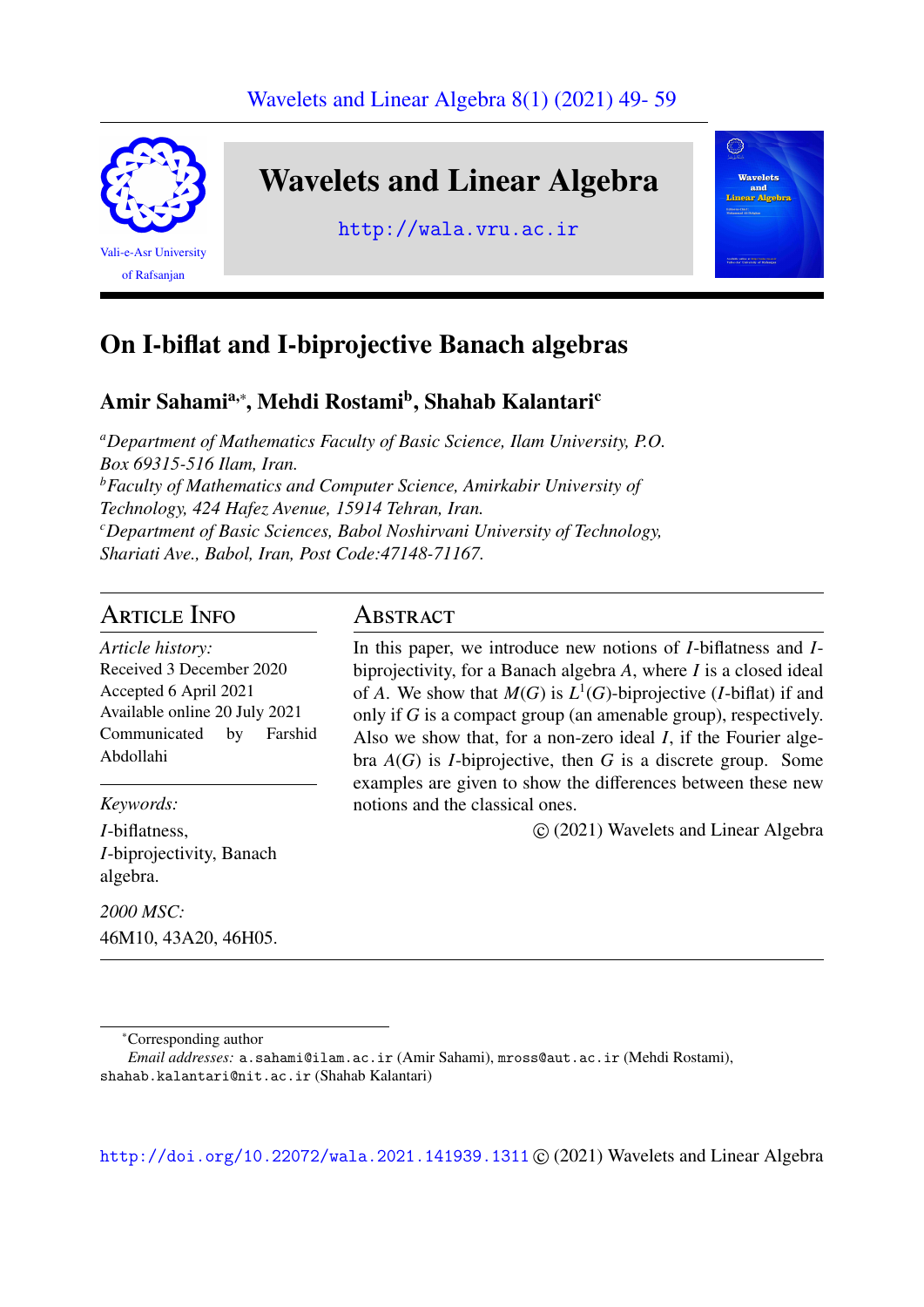#### 1. Introduction

B. E. Johnson in [\[7\]](#page-10-0) extended the concept of amenability from locally compact groups to the Banach algebras. In fact a Banach algebra *A* is amenable (super amenable) Banach algebra if every continuous derivation  $D: A \to X^*(X)$  is inner, for every Banach *A*-bimodule *X*, respectively. Also Johnson showed that, *A* is amenable if and only if *A* has a bounded net  $(m_\alpha)_\alpha \subseteq A \otimes_p A$  such that  $\pi_A(m_\alpha)a \to a$  and  $a \cdot m_\alpha - m_\alpha \cdot a \to 0$ , where  $\pi_A : A \otimes_p A \to A$  is given by  $\pi_A(a \otimes b) = ab$ , for every  $a, b \in A$ . In the other word, he found out that, there is a direct relation between the Banach algebra *A*⊗*pA* and amenability of *A*. There exists another approach to study the structure of Banach algebra through the homology of Banach algebras. Some concepts like biflatness and biprojectivity were introduced, which they have direct relation with supper amenability and amenability of Banach algebras, for more details reader referred to [\[6\]](#page-10-1) or [\[10\]](#page-10-2). Indeed *A* is biflat (biprojective), if there exists a bounded *A*-bimodule morphism  $\rho : A \to (A \otimes_p A)^{**}(A \otimes_p A)$  such that

$$
\pi_A^{**} \circ \rho(a) = a(\pi_A \circ \rho(a) = a), \quad (a \in A),
$$

respectively. We should recall that *A* is amenable if and only if *A* is biflat and posses a bounded approximate identity, see [\[10\]](#page-10-2).

The content of this paper is as follows, after recalling some background notations and definitions, we investigate some properties of these new notions. We show that if the Fourier algebra *A*(*G*) is *I*-biprojective then *G* must be a discrete group and the measure algebra  $M(G)$  is  $L^1(G)$ biprojective if and only if *G* is a compact group. We show that  $M(G)$  is  $L^1(G)$ -biflat if and only if *G* is an amenable group.

We recall that if *X* is a Banach *A*-bimodule, then with the following actions  $X^*$  is also a Banach *A*-bimodule:

$$
a \cdot f(x) = f(x \cdot a), \quad f \cdot a(x) = f(a \cdot x) \quad (a \in A, x \in X, f \in X^*).
$$

The projective tensor product of *A* with *A* is denoted by  $A \otimes_p A$ . The Banach algebra  $A \otimes_p A$  is a Banach *A*-bimodule with the following actions

$$
a \cdot (b \otimes c) = ab \otimes c, \quad (b \otimes c) \cdot a = b \otimes ca \quad (a, b, c \in A).
$$

Throughout this paper, ∆(*A*) denotes the character space of *A*, that is, all non-zero multiplicative linear functionals on *A*. Let  $\phi \in \Delta(A)$ . Then  $\phi$  has a unique extension on  $A^{**}$  denoted by  $\tilde{\phi}$  and defined by  $\tilde{\phi}(F) = F(\phi)$  for every  $F \in A^{**}$ . Clearly this extension remains to be a character on  $A^{**}$ defined by  $\tilde{\phi}(F) = F(\phi)$  for every  $F \in A^{**}$ . Clearly this extension remains to be a character on  $A^{**}$ .

#### 2. I-biprojectivity

Definition 2.1. Let *A* be a Banach algebra and *I* be a closed ideal of *A*. Then *A* is called *I*biprojective if there exists a bounded "*A*-bimodule morphism"  $\rho: I \to A \otimes_{p} A$  such that  $\pi_A \circ \rho(i) = i$ for every  $i \in I$ .

<span id="page-1-0"></span>Theorem 2.2. *Let A be a Banach algebra and I be a closed ideal of A. Suppose that I posses a left and right approximate identity. Then A is I-biprojective if and only if I is biprojective.*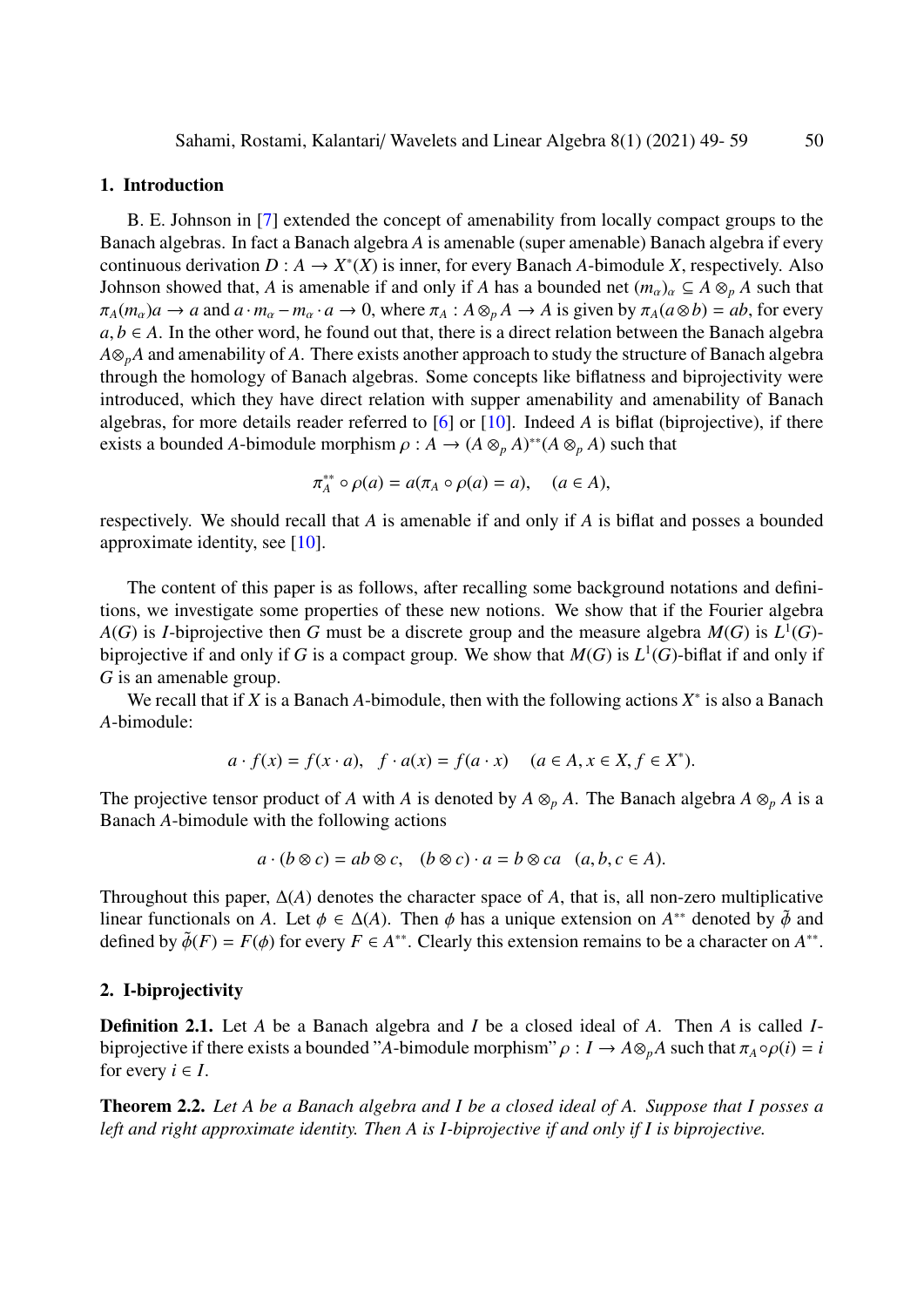*Proof.* Let *A* be *I*-biprojective. Then there exists a bounded *A*-bimodule morphism  $\rho: I \to A \otimes_p A$ such that  $\pi_A \circ \rho(i) = i$  for all  $i \in I$ . Let  $(e_\alpha)$  and  $(e_\beta)$  be left and right approximate identity of *I*, respectively. Suppose that  $i \in I$  is an arbitrary element of *I*. Then

$$
\rho(i) = \rho(\lim_{\alpha} e_{\alpha} i) = \lim_{\alpha} e_{\alpha} \cdot \rho(i) = \lim_{\alpha} e_{\alpha} \cdot \rho(\lim_{\beta} ie_{\beta}) = \lim_{\alpha} \lim_{\beta} e_{\alpha} \cdot \rho(i) \cdot e_{\beta}.
$$

It follows that  $\rho(i) \in I \otimes_p I$ . Thus  $\rho$  is a bounded *I*-bimodule morphism such that  $\pi_I \circ \rho(i) = i$ , for all  $i \in I$ . So *I* is biprojective.

For converse, suppose that *I* is biprojective. Then there exists a bounded *I*-bimodule morphism  $\rho: I \to I \otimes_p I$  such that  $\pi_I \circ \rho(i) = i$ , for all  $i \in I$ . Since *I* has a left approximate identity,  $I^2 = I$ .<br>Let  $i \in I$  Then there exist nets  $(a \to \text{and } (b \to \text{in } I \text{ such that } i = \lim_{a \to \infty} a, b$ . Thus Let *i*  $\in$  *I*. Then there exist nets  $(a_{\alpha})$  and  $(b_{\alpha})$  in *I* such that  $i = \lim_{\alpha} a_{\alpha} b_{\alpha}$ . Thus

$$
x \cdot \rho(i) = x \cdot \rho(\lim a_{\alpha} b_{\alpha}) = x \cdot \lim a_{\alpha} \rho(b_{\alpha}) = \lim x a_{\alpha} \rho(b_{\alpha}) = \rho(xi), \quad (x \in A, i \in I)
$$

Let *A* be a Banach algebra and  $\phi \in \Delta(A)$ . We recall that a Banach algebra *A* is  $\phi$ -biprojective, if there exists a bounded *A*-bimodule morphism  $\rho : A \to A \otimes_p A$  such that  $\phi \circ \pi_A \circ \rho(a) = \phi(a)$ , for all  $a \in A$ . For more details about this concept the reader referred to [\[11\]](#page-10-3).

Proposition 2.3. *Let G be a locally compact group and A*(*G*) *be the Fourier algebra over G. Let I be a non-zero closed ideal of A*(*G*)*. If A*(*G*) *is I-biprojective, then G is discrete.*

*Proof.* Let  $\rho: I \to A(G) \otimes_p A(G)$  be a bounded  $A(G)$ -bimodule morphism such that  $\pi_{A(G)} \circ \rho(i) = i$ for each *i* ∈ *I*. It is known that  $\Delta(A(G)) = \{\phi_t | t \in G\}$ , where  $\phi_t(f) = f(t)$  for  $f \in A(G)$ . Clearly  $\Omega$ ,  $\phi$  are  $\phi$  = *f*(*t*) Then there exists a  $t_0 \in G$  such that  $\phi$   $\vdash$   $\phi$  Pick  $i_0 \in I$  such that  $\phi$   $(i_0) =$  $\cap_{t \in G}$  ker  $\phi_t = \{0\}$ . Then there exists a  $t_0 \in G$  such that  $\phi_{t_0}|_I \neq 0$ . Pick  $i_0 \in I$  such that  $\phi_{t_0}(i_0) = 1$ .<br>Define  $n_t : A(G) \to I$  by  $n_t(a) = ai_0$  for each  $a \in A(G)$ . We show that  $a \circ n_t : A(G) \to A(G)$ . Define  $\eta_{i_0}: A(G) \to I$  by  $\eta_{i_0}(a) = ai_0$ , for each  $a \in A(G)$ . We show that  $\rho \circ \eta_{i_0}: A(G) \to A(G) \otimes A(G)$  is a right  $A(G)$ -module morphism. Since a is a bounded  $A(G)$ -himodule morphism  $A(G) \otimes_p A(G)$  is a right  $A(G)$ -module morphism. Since  $\rho$  is a bounded  $A(G)$ -bimodule morphism and  $A(G)$  is a commutative Banach algebra with respect to the pointwise multiplication, we have

$$
\rho \circ \eta_{i_0}(a) \cdot b = \rho(ai_0) \cdot b = \rho(ai_0b) = \rho(abi_0) = \rho \circ \eta_{i_0}(ab),
$$

for each  $a, b \in A(G)$ . Similarly one can show that  $\rho \circ \eta_{i_0}$  is a bounded left  $A(G)$ -module morphism.<br>Now consider Now consider

$$
\phi_{t_0} \circ \pi_{A(G)} \circ \rho \circ \eta_{i_0}(a) = \phi_{t_0} \circ \pi_A \circ \rho(ai_0) = \phi_{t_0}(ai_0) = \phi_{t_0}(a).
$$

Then  $A(G)$  is  $\phi_{t_0}$ -biprojective. So by [\[11,](#page-10-3) Corollary 2] *G* is a discrete group.

Let *A* be a Banach algebra and  $\phi \in \Delta(A)$ . We recall that *A* is left  $\phi$ -contractible, if there exists an element  $m \in A$  such that  $am = \phi(a)m$  and  $\phi(m) = 1$ . For more details reader referred to [\[9\]](#page-10-4). The character  $\phi$  on  $L^1(G)$  is called augmentation character, if it specified by  $\phi(f) = \int_G f(x)dx$ , where *dx* is denoted for the left Haar measure and  $f \in L^1(G)$ .

<span id="page-2-0"></span>**Proposition 2.4.** Let G be a locally compact group. Then the measure algebra  $M(G)$  is  $L^1(G)$ *biprojective if and only if G is compact.*

 $\Box$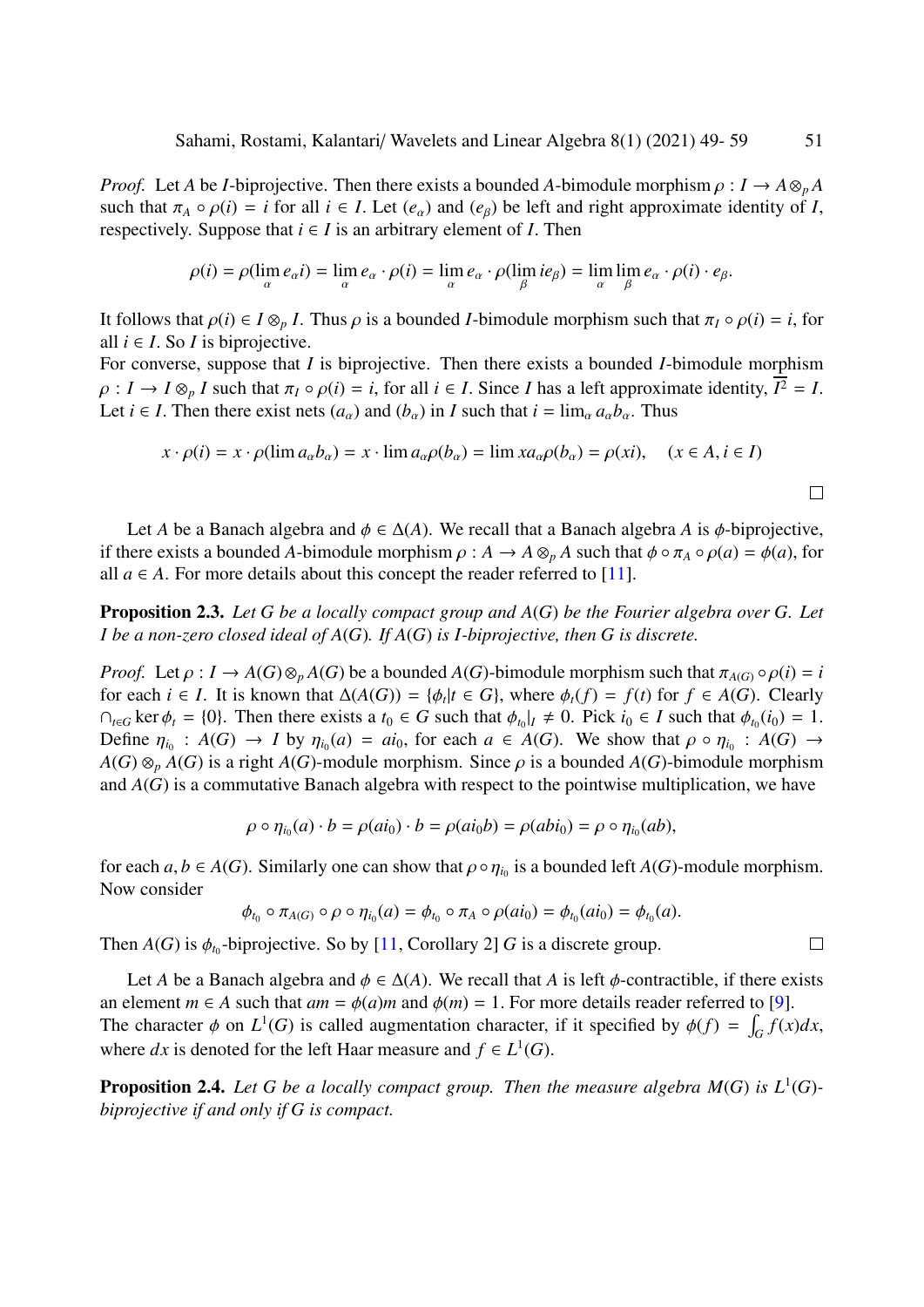*Proof.* It is well-known that  $L^1(G)$  has a bounded approximate identity. Then  $M(G)$  is  $L^1(G)$ biprojective if and only if  $L^1(G)$  is biprojective. It is known that  $L^1(G)$  is biprojective if and only if *G* is compact.  $\Box$ 

Proposition 2.5. *Let A be a Banach algebra and I be its closed ideal. Also let B be a Banach algebra and J be its closed ideal. If A and B are I and J-biprojective, respectively, then*  $A \otimes_p B$  *is I* ⊗*<sup>p</sup> J-biprojective.*

*Proof.* First it is easy to see that  $I \otimes_p J$  is a closed ideal of  $A \otimes_p B$ . Suppose that  $\rho : I \to A \otimes_p A$ and  $\eta: J \to B \otimes_p B$  are bounded A and B-bimodule morphisms, respectively. Let  $\Upsilon: (A \otimes_p A) \otimes_p B$  $(B \otimes_p B) \to (A \otimes_p B) \otimes_p (A \otimes_p B)$  defined by  $\Upsilon((a_1 \otimes a_2) \otimes (b_1 \otimes b_2)) = (a_1 \otimes b_1) \otimes (a_2 \otimes b_2)$ , for each  $a_1, a_2 \in A$  and  $b_1, b_2 \in B$ . One can see that  $\Upsilon \circ (\rho \otimes \eta) : I \otimes_p J \to (A \otimes_p B) \otimes_p (A \otimes_p B)$  is *A*⊗*pB*-bimodule morphism. On the other hand, suppose that  $i \in I$  and  $j \in J$ . Let  $\rho(i) = \sum_{k=1}^{\infty} x_k^i \otimes y_j^i$ <br>and  $p(i) = \sum_{k=1}^{\infty} a_k^j \otimes b_j^j$ , where  $(x^i)$ , and  $(y^i)$ , are some note in *A* and also  $(a^j)$ , and  $(b$ *k* and  $\eta(j) = \sum_{s=1}^{\infty} a_s^j \otimes b_s^j$ , where  $(x_i^j)$  $(k_k^i)_k$  and  $(y_k^i)$  $\binom{i}{k}$  are some nets in *A* and also  $(a_s^j)_s$  and  $(b_s^j)_s$  are some nets in *B*. Consider

$$
\pi_{A \otimes_{p} B} \circ \Upsilon \circ \rho \otimes \eta (i \otimes j) = \pi_{A \otimes_{p} B} \circ \Upsilon(\rho(i) \otimes \rho(j))
$$
  
\n
$$
= \pi_{A \otimes_{p} B} \circ \Upsilon((\sum_{k=1}^{\infty} x_{k}^{i} \otimes y_{k}^{i}) \otimes (\sum_{s=1}^{\infty} a_{s}^{j} \otimes b_{s}^{j}))
$$
  
\n
$$
= \pi_{A \otimes_{p} B}(\sum_{s,k=1}^{\infty} (x_{k}^{i} \otimes a_{s}^{j}) \otimes (y_{k}^{i} \otimes b_{s}^{j}))
$$
  
\n
$$
= \sum_{k=1}^{\infty} x_{k}^{i} y_{k}^{i} \otimes \sum_{s=1}^{\infty} a_{s}^{j} b_{s}^{j}
$$
  
\n
$$
= \pi_{A} \circ \rho(i) \otimes \pi_{B} \circ \eta(j) = i \otimes j.
$$

Then the proof is complete.

Lemma 2.6. *Let A and B be Banach algebras. Also let I and J be closed ideal for A and B, respectively. Suppose that I has an identity and J has a nonzero idempotent. If*  $A \otimes_p B$  *is*  $I \otimes_p J$ *biprojective, then I is super amenable.*

*Proof.* Since *I* has an identity, using [\[5,](#page-10-5) Theorem VII.1.63] it is enough to show that *I* is bipro-jective and by Theorem [2.2,](#page-1-0) we only show that *A* is *I*-biprojective. By hypothesis  $A \otimes_p B$  is *I*  $\otimes_p$  *J*-biprojective, then there exists a bounded *A*  $\otimes_p$  *B*-bimodule morphism  $\rho_1$  : *I*  $\otimes_p$  *J* →  $(A \otimes_p B) \otimes_p (A \otimes_p B)$  such that  $\pi_{A \otimes_p B} \circ \rho_1(i \otimes j) = i \otimes j$ , where  $i \in I$  and  $j \in J$ . Let regard *I* ⊗*<sup>p</sup> J* as a Banach *A*-bimodule via the following actions

$$
a \cdot (i \otimes j) = ai \otimes j \quad (i \otimes j) \cdot a = ia \otimes j,
$$

where *a* ∈ *A*, *i* ∈ *I* and *j* ∈ *J*. Suppose that  $e_I$  is an identity of *I* and  $x_0$  is a nonzero idempotent for *I* We also regard the projective tensor product  $(A \otimes B) \otimes (A \otimes B)$  as a Banach *A*-bimodule with *J*. We also regard the projective tensor product  $(A \otimes_p B) \otimes_p (A \otimes_p B)$  as a Banach *A*-bimodule with the following module actions:

$$
a' \bullet ((a \otimes b) \otimes (c \otimes d)) = (a'a \otimes x_0b) \otimes (c \otimes d),
$$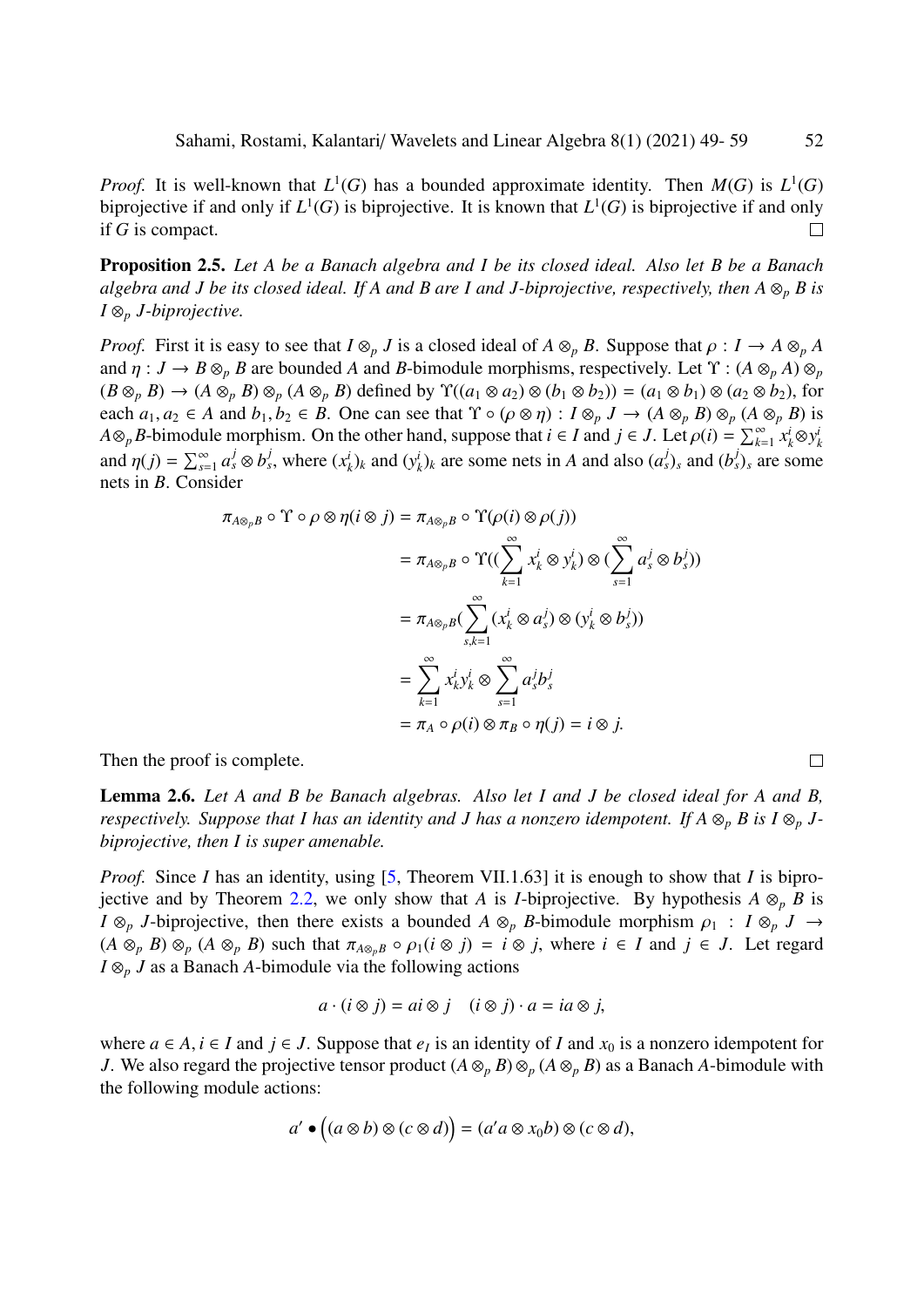and

$$
((a\otimes b)\otimes (c\otimes d))\bullet a'=(a\otimes b)\otimes (ca'\otimes dx_0),
$$

for all  $a, c, a' \in A$  and  $b, d \in B$ . By the above considerations we have:

$$
\rho_1(ai \otimes x_0) = \rho_1((a \otimes x_0)(i \otimes x_0))
$$
  
=  $(a \otimes x_0)\rho_1(i \otimes x_0)$   
=  $a \bullet \rho_1(i \otimes x_0)$ 

Similarly one can show that  $\rho_1(ia \otimes x_0) = \rho_1(i \otimes x_0) \bullet a$ , where  $a \in A, i \in I$ . Choose  $\psi \in B^*$  such that  $\psi(x_0) = 1$ . Define that  $\psi(x_0) = 1$ . Define

$$
T: (A \otimes_p B) \otimes_p (A \otimes_p B) \to A \otimes_p A
$$

by

$$
T((a\otimes b)\otimes (c\otimes d))=\psi(bd)a\otimes c,
$$

for each  $a, c \in A$  and  $b, d \in B$ . Clearly *T* is a bounded *A*-bimodule morphism. Define  $\rho : I \rightarrow$  $A \otimes_p A$  via  $\rho(i) = T \circ \rho_1(i \otimes x_0)$ . It is easy to see that  $\rho$  is a bounded *A*-bimodule morphism and

$$
\pi_A\circ T=(id_A\otimes\psi)\circ\pi_{A\otimes_p B},
$$

where  $id_A \otimes \psi(a \otimes b) = \psi(b)a$  for  $a \in A$  and  $b \in B$ . Hence

$$
\pi_A \circ \rho(i) = \pi_A \circ T \circ \rho_1(i \otimes x_0) = (id_A \otimes \psi) \circ \pi_{A \otimes_p B} \circ \rho_1(i \otimes x_0) = i,
$$

the last equality holds because  $\psi(x_0) = 1$ .

#### 3. I-biflat Banach algebras

Definition 3.1. Let *A* be a Banach algebra and *I* be a closed ideal of *A*. We say that *A* is *I*-biflat if there exists a bounded "*A*-bimodule morphism"  $\rho : I \to (A \otimes_{p} A)^{**}$  such that  $\pi_A^{**}$ <br>every  $i \in I$  $\beta_A^{**} \circ \rho(i) = i$  for every  $i \in I$ .

We recall that for Banach *A*-bimodules *X* and *Y*, a net  $(\rho_{\alpha})_{\alpha}$  of bounded linear operators from *X* into *Y* is called approximate *A*-bimodule morphism, if for each  $a \in A$  and  $x \in X$  we have

$$
\rho_{\alpha}(a \cdot x) - a \cdot \rho_{\alpha}(x) \xrightarrow{\|\cdot\|} 0 \qquad \rho_{\alpha}(x \cdot a) - \rho_{\alpha}(x) \cdot a \xrightarrow{\|\cdot\|} 0.
$$

We remind that for Banach algebras *X* and *Y* the *weak<sup>\*</sup> operator topology* (*W*<sup>\*</sup>*OT*) on *B*(*X*, *Y*<sup>\*</sup>) (the set of all bounded linear operators from *Y* into *Y*<sup>\*</sup>) is a topology determined by seminorms (the set of all bounded linear operators from  $X$  into  $Y^*$ ) is a topology determined by seminorms  $\{p_{x,f} : x \in X, f \in Y\}$  that  $p_{x,f}(T) = |T(x)(f)|$ , where  $T \in B(X, Y^*)$ . In the other word  $T_\alpha \xrightarrow{W^* \circ T} T$  if and only if for every  $x \in X$ ;  $T_\alpha(x) \xrightarrow{w^*} T(x)$ . Note that, since  $B(X, Y^*) \cong (X \otimes_p Y)^*$ , every bounded set in  $B(X, Y^*)$  has a w<sup>\*</sup>-limit point with respect to w<sup>\*</sup>-topology on  $(X \otimes Y)^*$ set in *B*(*X*, *Y*<sup>\*</sup>) has a *w*<sup>\*</sup>-limit point, with respect to *w*<sup>\*</sup>-topology on  $(X \otimes_p Y)^*$ 

Lemma 3.2. *Let A be a Banach algebra and I be a closed ideal of A. Suppose that there exists a* net of bounded approximate A-bimodule morphisms  $(\rho_{\alpha})_{\alpha}$ , which  $\rho_{\alpha} : I \to (A \otimes_{p} A)^{**}$  and  $\lim_{n \to \infty} \pi^{**} \circ \rho_{\alpha}(x) = x$  where  $x \in I$ . Then A is L-biflat  $\lim \pi_A^{**}$  $A^*_{A} \circ \rho_{\alpha}(x) = x$ , *where*  $x \in I$ . *Then A* is *I-biflat.*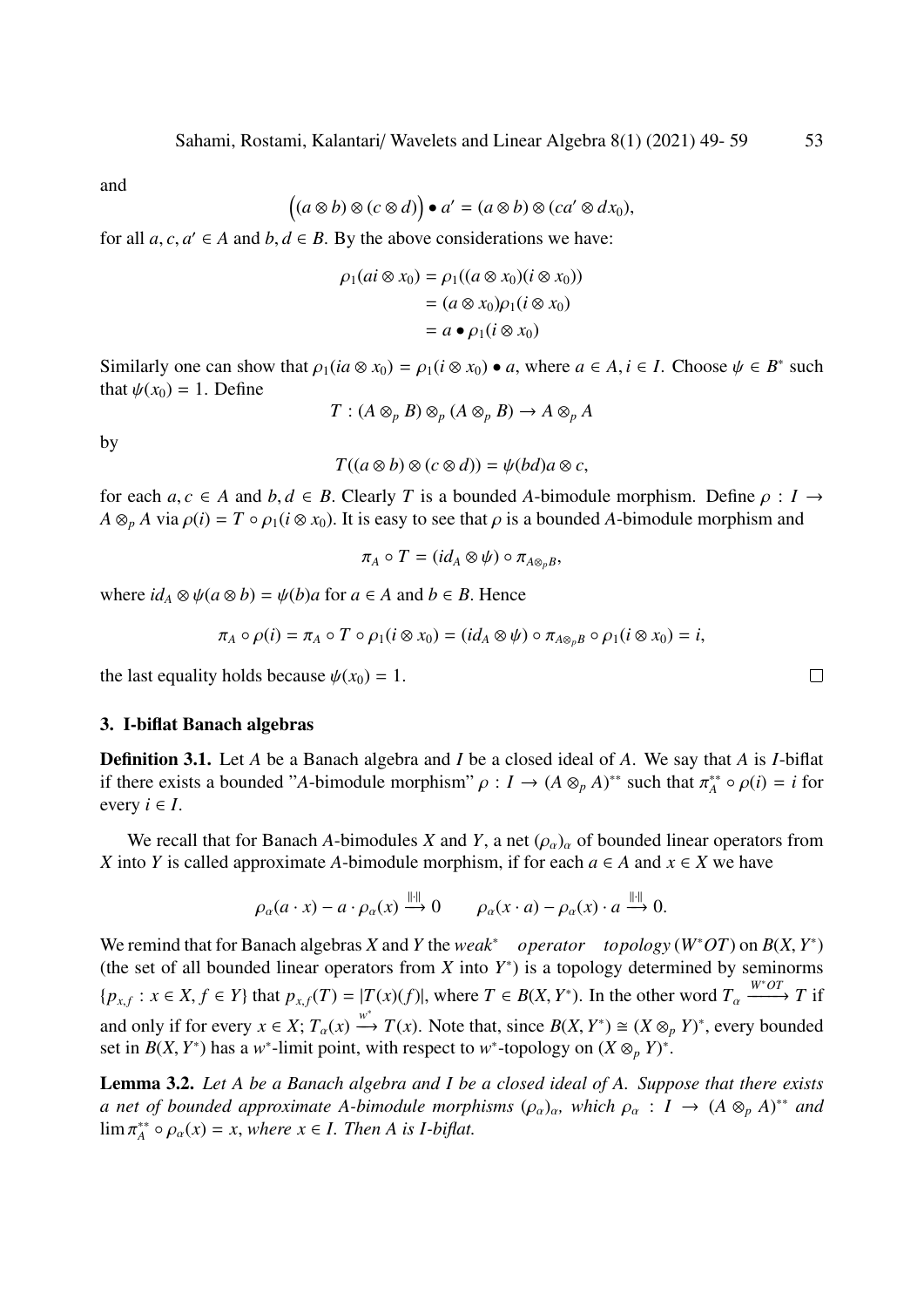*Proof.* Since  $(\rho_{\alpha})_{\alpha}$  is a bounded net in  $B(I, (A \otimes_{p} A)^{**}) \cong (I \otimes_{p} (A \otimes_{p} A)^{*})^{*}$ , by Alaglou's theorem  $(a)$  has  $w^{*}$ -limit point say  $\alpha$  which one can show that  $\alpha$  is a bounded 4-bimodule morphism. On  $(\rho_{\alpha})_{\alpha}$  has *w*<sup>\*</sup>-limit point say  $\rho$ , which one can show that  $\rho$  is a bounded *A*-bimodule morphism. On the other hand since  $\pi_A^{**}$ <sup>\*\*</sup> is a *w*<sup>\*</sup>-continuous map,  $\rho_{\alpha}(x) \xrightarrow{w^*} \rho(x)$  implies that  $\pi_A^{**}$  $\phi_A^{**} \circ \rho_\alpha(x) \xrightarrow{w^*} \pi_A^{**}$  $\alpha_A^{**}$ ορ(x). Also using  $\pi_A^{**}$ <sup>\*\*</sup>  $\circ \rho_{\alpha}(x) \stackrel{\|\cdot\|}{\longrightarrow} x$ , follows that  $\pi_A^{**}$  $A^*$ <sup> $\circ \rho(x) = x$ , where  $x \in I$ .</sup>

<span id="page-5-0"></span>Theorem 3.3. *Let A be a Banach algebra and I be a closed ideal of A and let I has a bounded approximate identity. Then I is a biflat Banach algebra if and only if A is I-biflat.*

*Proof.* Similar to the proof of Theorem [2.2.](#page-1-0)

Consider the semigroup N with the semigroup operation  $m \wedge n = \min\{m, n\}$ , where *m* and *n* are in N. The semigroup algebra with respect to  $\mathbb{N}_{\wedge}$  is denoted by  $\ell^1(\mathbb{N}_{\wedge})$ . This Banach algebra has a<br>bounded approximate identity ( $\delta$ ). For more details about this algebra the reader referred to [1]. bounded approximate identity  $(\delta_n)_n$ . For more details about this algebra the reader referred to [\[1\]](#page-10-6).

**Corollary 3.4.** Let  $\ell^1(\mathbb{N}_\wedge)^{\sharp}$  be the unitization of  $\ell^1(\mathbb{N}_\wedge)$ . Then  $\ell^1(\mathbb{N}_\wedge)^{\sharp}$  is not  $\ell^1(\mathbb{N}_\wedge)$ -biflat.

*Proof.* Suppose that  $\ell^1(\mathbb{N}_\wedge)^{\sharp}$  is  $\ell^1(\mathbb{N}_\wedge)$  biflat. Then since this algebra has a bounded approximate identity by above Theorem  $\ell^1(\mathbb{N}_\wedge)$  is biflat, then by [5] Theorem VII 1.631  $\ell^1(\mathbb{N}_\wedge)$  identity, by above Theorem  $\ell^1(\mathbb{N}_\wedge)$  is biflat, then by [\[5,](#page-10-5) Theorem VII.1.63]  $\ell^1(\mathbb{N}_\wedge)$  is an amenable<br>Banach algebra. So by [2] Theorem 21 the set of idempotents of  $\mathbb{N}$  is finite which is impossible. Banach algebra. So by [\[2,](#page-10-7) Theorem 2] the set of idempotents of  $\mathbb{N}_{\wedge}$  is finite which is impossible.

**Corollary 3.5.** Let G be a locally compact group. Then  $M(G)$  is  $L^1(G)$ -biflat if and only if G is an *amenable group.*

*Proof.* It is well-known that  $L^1(G)$  is biflat if and only if *G* is amenable. Since  $L^1(G)$  posses a bounded approximate identity Theorem [3.3](#page-5-0) finishes the proof.  $\Box$ 

Corollary 3.6. *There exists a Banach algebra A and a closed ideal I of it such that A is I-biflat but A is not I-biprojective.*

*Proof.* Let *G* be a non-compact, amenable group (for example the abelian group  $\mathbb{R}$ ). So  $L^1(G)$ is amenable. Then by above Corollary  $M(G)$  is  $L^1(G)$ -biflat but by Proposition [2.4](#page-2-0)  $M(G)$  is not  $L^1(G)$ -biprojective.  $\Box$ 

A Banach algebra *A* is called  $\phi$ -biflat if there exists a bounded *A*-bimodule morphism  $\rho : A \rightarrow$  $(A \otimes_{p} A)^{**}$  such that  $\tilde{\phi} \circ \pi_A^{**}$  $A^*$  ∘  $ρ(a) = φ(a)$  for all *a* ∈ *A*, [\[11\]](#page-10-3).

**Lemma 3.7.** Let I be a closed ideal of a commutative Banach algebra A and also let I  $\phi$  $\bigcap_{\phi \in \Delta(A)} \ker \phi$ *. If A is I-biflat, then A is*  $\phi$ *-biflat, for some*  $\phi \in \Delta(A)$ *.* 

*Proof.* Let  $i_0 \in I$  such that for some  $\phi \in \Delta(A)$ ,  $\phi(i_0) = 1$ . Let  $\rho : I \to (A \otimes_p A)^{**}$  be a bounded 4-bimodule morphism that  $\pi^{**} \circ \phi(i) = i$  for every  $i \in I$ . Suppose that  $\theta_i : A \to I$  specified by *A*-bimodule morphism that  $\pi_A^{**}$  $A^*$  ↑  $\rho(i) = i$  for every  $i \in I$ . Suppose that  $\theta_{i_0} : A \to I$  specified by  $\theta_{i_0}(a) = ai_0$ . Consider  $\eta_{i_0} = \rho \circ \theta_{i_0} : A \to (A \otimes_p A)^*$ . It is easy to see that  $\eta_{i_0}$  is a bounded A-bimodule morphism (use commutativity here). Moreover *A*-bimodule morphism (use commutativity here). Moreover

$$
\tilde{\phi} \circ \pi_A^{**} \circ \eta_{i_0}(a) = \tilde{\phi} \circ \pi_A^{**} \circ \rho \circ \theta_{i_0}(a) = \tilde{\phi} \circ \pi_A^{**} \circ \rho(ai_0) = \phi(ai_0) = \phi(a)\phi(i_0) = \phi(a).
$$

Then the proof is complete.

 $\Box$ 

 $\Box$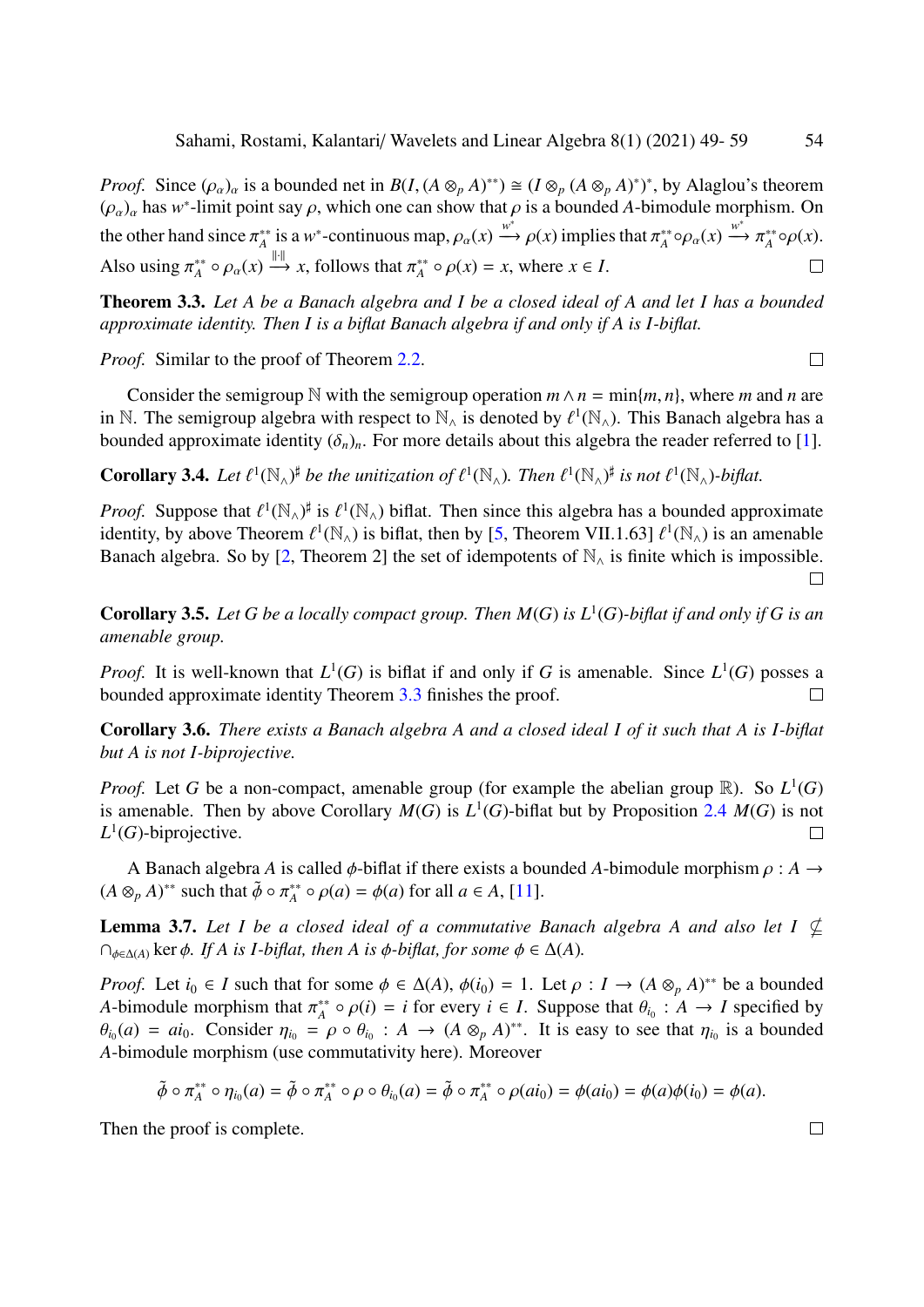Lemma 3.8. *Let A be a Banach algebra which is a closed ideal of A*∗∗*. If A*∗∗ *is A-biprojective, then A is a biflat Banach algebra.*

*Proof.* Let  $\rho : A \to A^{**} \otimes_{p} A^{**}$  be a bounded  $A^{**}$ -bimodule morphism such that  $\pi_{A^{**}} \circ \rho(a) = a$ , for every  $a \in A$ . Then clearly  $a$  is a bounded *A*-bimodule morphism. On the other hand, there exists a every  $a \in A$ . Then clearly  $\rho$  is a bounded A-bimodule morphism. On the other hand, there exists a bounded linear map  $\psi : A^{**} \otimes_p A^{**} \to (A \otimes_p A)^{**}$  such that for  $a, b \in A$  and  $m \in A^{**} \otimes_p A^{**}$ , satisfies the following: the following;

(i) 
$$
\psi(a \otimes b) = a \otimes b
$$
,

- (ii)  $\psi(m) \cdot a = \psi(m \cdot a), \qquad a \cdot \psi(m) = \psi(a \cdot m),$
- (iii)  $\pi_A^{**}$  $A^*(\psi(m)) = \pi_{A^{**}}(m),$

see [\[4,](#page-10-8) Lemma 1.7]. Let define  $\eta = \psi \circ \rho : A \to (A \otimes_{\rho} A)^{**}$ . Then it is easy to see that  $\eta$  is a bounded 4-bimodule morphism such that bounded *A*-bimodule morphism such that

$$
\pi_A^{**} \circ \eta(a) = \pi_A^{**} \circ \psi \circ \rho(a) = \pi_{A^{**}} \circ \rho(a) = a.
$$

Then the proof is complete.

A Banach algebra *<sup>A</sup>* is called φ-Johnson amenable if and only if there exists a bounded net  $(m_\alpha)$  in  $(A \otimes_p A)^{**}$  such that

$$
a \cdot m_{\alpha} - m_{\alpha} \cdot a \to 0
$$
,  $\phi \circ \pi_A(m_{\alpha}) \to 1$ ,

see [\[11\]](#page-10-3).

For any locally compact group *G*, it is well-known that  $L^1(G)^{**}$  is a closed ideal of  $M(G)^{**}$  [\[3,](#page-10-9) Proposition 1.3].

**Proposition 3.9.** Let G be a locally compact group. If  $M(G)^{**}$  is  $L^1(G)^{**}$ -biflat, then G is amenable.

*Proof.* Assume that  $M(G)^{**}$  is  $L^1(G)^{**}$ -biflat. Then there exists a bounded  $M(G)^{**}$ -bimodule morphism  $\rho: L^1(G)^{**} \to (M(G)^{**} \otimes_p M(G)^{**})^{**}$  such that  $\pi_M^{**}$ *<sup>∗∗</sup>* ∞  $\rho(a) = a$  for every  $a \in L^1(G)^{**}$ <br>
∴ ∴ ∴ → 1 **W**<sub>*b*</sub>  $\frac{1}{2}$  ≤ 5  $\frac{1}{2}$  ≤ 6 Suppose that  $\phi \in \Delta(L^1(G))$  and pick  $i_0 \in L^1(G)$  such that  $\phi(i_0) = 1$ . We denote  $\tilde{\phi}$  and  $\tilde{\phi}$  for unique extension  $\phi$  to  $L^1(G)$ <sup>\*\*</sup> and  $L^1(G)$ <sup>\*\*\*\*</sup> Let  $R$ , and  $L$ , denoted for the man of right and left unique extension  $\phi$  to  $L^1(G)^{**}$  and  $L^1(G)^{***}$ . Let  $R_{i_0}$  and  $L_{i_0}$  denoted for the map of right and left multiplication by  $i_0$  respectively. Since  $L^1(G)^{**}$  is a closed ideal in  $M(G)^{**}$ , the map  $R_i \otimes L_j$ . multiplication by  $i_0$ , respectively. Since  $L^1(G)^{**}$  is a closed ideal in  $M(G)^{**}$ , the map  $R_{i_0} \otimes L_{i_0}$ :  $M(G)^{**} \otimes_p M(G)^{**} \to L^1(G)^{**} \otimes_p L^1(G)^{**}$  is a bounded  $M(G)^{**}$ -bimodule morphism. Also one can easily see that  $(R_{i0} \otimes L_{i0})^{**}$  is a bounded  $M(G)^{**}$ -bimodule morphism. On the other hand, there exists

$$
\psi: L^1(G)^{**} \otimes_p L^1(G)^{**} \to (L^1(G) \otimes_p L^1(G))^{**}
$$

such that for  $a, b \in L^1(G)$  and  $m \in L^1(G)^{**} \otimes_p L^1(G)^{**}$ , the following holds;

- (i)  $\psi(a \otimes b) = a \otimes b$ ,
- (ii)  $\psi(m) \cdot a = \psi(m \cdot a), \qquad a \cdot \psi(m) = \psi(a \cdot m),$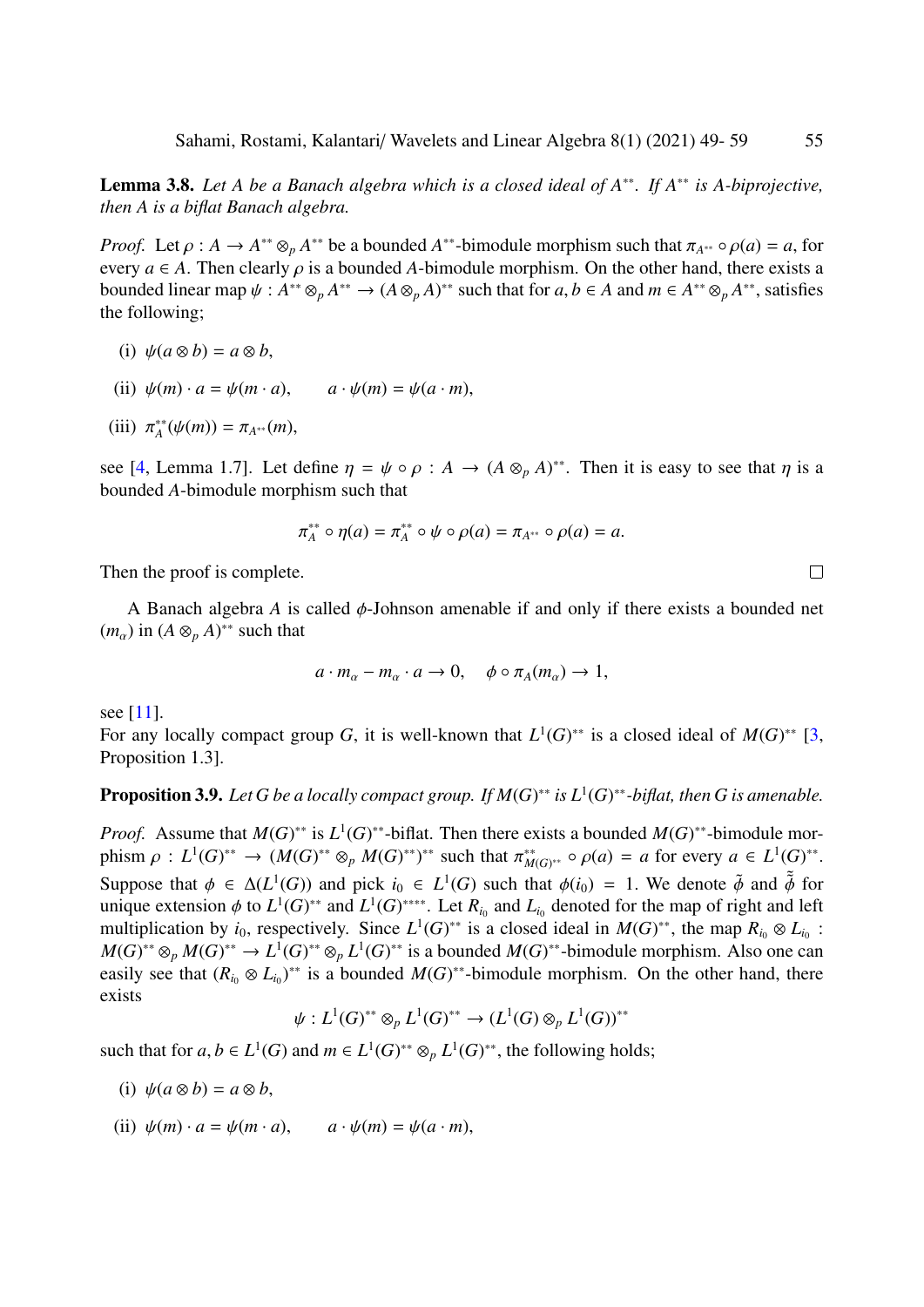(iii) 
$$
\pi^*_{L^1(G)}(\psi(m)) = \pi_{L^1(G)^{**}}(m),
$$

see [\[4,](#page-10-8) Lemma 1.7]. Define  $\eta : \psi^{**} \circ (R_{i_0} \otimes L_{i_0})^{**} \circ \rho|_{L^1(G)} : L^1(G) \to (L^1(G) \otimes_p L^1(G))^{***}$ , which is<br>a bounded  $I^1(G)$ -bimodule morphism. Let  $(e)$ , be a bounded approximate identity for  $I^1(G)$ a bounded *L*<sup>1</sup>(*G*)-bimodule morphism. Let  $(e_{\alpha})_{\alpha \in J}$  be a bounded approximate identity for *L*<sup>1</sup>(*G*).<br>Then for every  $a \in L^1(G)$ , we have  $a \cdot p(e_{\alpha}) - p(e_{\alpha}) \cdot a \rightarrow 0$ . Also we have Then for every  $a \in L^1(G)$ , we have  $a \cdot \eta(e_\alpha) - \eta(e_\alpha) \cdot a \to 0$ . Also we have

$$
\tilde{\tilde{\phi}} \circ \pi_{L^1(G)}^{***} \circ \psi^{**} \circ (R_{i_0} \otimes L_{i_0})^{**} \circ \rho(e_\alpha) \to 1,
$$

to see these, consider

$$
\begin{aligned}\n\tilde{\phi} \circ \pi_{L^1(G)}^{****} \circ \psi^{**} \circ (R_{i_0} \otimes L_{i_0})^{**} \circ \rho(a) &= \tilde{\phi} \circ (\pi_{L^1(G)}^{**} \circ \psi \circ (R_{i_0} \otimes L_{i_0}))^{**} \circ \rho(a) \\
&= \tilde{\phi} \circ (\pi_{L^1(G)^{**}} \circ (R_{i_0} \otimes L_{i_0}))^{**} \circ \rho(a) \\
&= \tilde{\phi} \circ \pi_{M(G)^{**}}^{**} \circ \rho(a) \\
&= \phi(a),\n\end{aligned}
$$

where  $a \in L^1(G)$ . Let  $\epsilon > 0$ . Pick finite sets  $F \subseteq L^1(G)$  and  $\Phi \subseteq (L^1(G) \otimes_p L^1(G))^{***}$ . Let

$$
K = \{a \cdot \xi | a \in F, \xi \in \Phi\} \cup \{\xi \cdot a | a \in F, \xi \in \Phi\}.
$$

Hence there exists  $v = v(\epsilon, F, \Phi) \in J$  such that for  $a \in F$ ,

$$
||a \cdot \eta(e_v) - \eta(e_v) \cdot a|| \leq \frac{\epsilon}{3K_0}, \qquad |\tilde{\phi} \circ \pi_{L^1(G)}^{****} \circ \eta(e_v) - 1| < \epsilon,
$$

where  $K_0 = \max\{\|\xi\|, \xi \in \Phi\}$ . Goldstine's theorem implies that, there exists a net  $(b_\lambda)_\lambda$  in  $(L^1(G) \otimes_p)$  $L^1(G)$ <sup>\*\*</sup> such that  $\widehat{b}_\lambda \stackrel{w^*}{\longrightarrow} \eta(e_\nu)$ . On the other hand since  $\pi^{***}_{L^1(G)}$ <sup>\*\*\*\*</sup> is a *w*<sup>\*</sup>-continuous map,  $\pi_{L^1}^{**}$  $L^*_{L^1(G)}(b_\lambda) =$ and  $|\tilde{\phi} \circ \pi_{L^1}^{**}$ ∗∗∗∗  $\begin{matrix} \widehat{L}^{***} \\ L^1(G) \end{matrix}$  (*b*<sub>λ</sub>)  $\xrightarrow{w^*} \pi^{***}_{L^1(G)}$ <sup>\*\*\*\*</sup>  $\alpha$  o  $\eta(e_v)$ . Hence there exists a  $\lambda_0 = \lambda_0(\epsilon, F, \Phi)$  such that  $|\vartheta(b_{\lambda_0}) - \eta(e_v)(\vartheta)| < \frac{\epsilon}{3}$  $L^{*}$ <sub>L</sub><sup>1</sup>(*G*)</sub> (*b*<sub>λ0</sub>) −  $\tilde{\tilde{\phi}}$  ο π<sup>\*\*\*\*</sup><sub>L</sub><sup>1</sup>(*G*)  $\mathcal{L}^{(1)}(G) \circ \eta(e_v)$  <  $\epsilon$ , where  $\vartheta \in K$ . Consider

$$
|\tilde{\phi}\circ \pi_{L^1(G)}^{**}(b_{\lambda_0})-1|=|\tilde{\phi}\circ \pi_{L^1(G)}^{**}(b_{\lambda_0})-\tilde{\tilde{\phi}}\circ \pi_{L^1(G)}^{**}\circ \eta(e_v)+\tilde{\tilde{\phi}}\circ \pi_{L^1(G)}^{**}\circ \eta(e_v)-1|
$$

for some  $c \in \mathbb{C}$ . Since  $|\vartheta(b_{\lambda_0}) - \eta(e_v)(\vartheta)| < \frac{\epsilon}{3}$ , we have

$$
|\xi(a \cdot b_{\lambda_0} - b_{\lambda_0} \cdot a)| \le
$$
  
|\xi(a \cdot b\_{\lambda\_0}) - a \cdot \eta(e\_v)(\xi)| + |a \cdot \eta(e\_v)(\xi) - \eta(e\_v) \cdot a(\xi)| + |\eta(e\_v) \cdot a(\xi) - \xi(b\_{\lambda\_0} \cdot a)| < \epsilon.

Therefore  $a \cdot b_\lambda - b_\lambda \cdot a \stackrel{w}{\rightarrow} 0$ , so by Mazur's lemma we can assume that the limitation happens in the narrational set the second set  $(b \cdot) \subseteq (1 \mid (C) \cap L^1(C))$ <sup>\*\*</sup> (since  $((c \cdot))$ ) is the norm topology. Then there exists a bounded net  $(b_\lambda)_\lambda \subseteq (L^1(G) \otimes_p L^1(G))^{**}$  (since  $(\eta(e_v))_{v \in J}$  is a bounded net) such that a bounded net) such that

$$
a \cdot b_{\lambda} - b_{\lambda} \cdot a \xrightarrow{\|\cdot\|} 0, \qquad \tilde{\phi} \circ \pi_{L^1(G)}^{**}(b_{\lambda}) \to 1.
$$

One can proceed as above consider  $(b_{\lambda})_{\lambda} \subseteq L^{1}(G) \otimes_{p} L^{1}(G)$ , hence  $L^{1}(G)$  is  $\phi$ -Johnson amenable.<br>By [11, Lemma 3, 11, *L*<sup>1</sup>(*G*) is  $\phi$ -biflat, now apply [11, Lemma 4, 11 to see that *G* is amenable. By [\[11,](#page-10-3) Lemma 3.1],  $L^1(G)$  is  $\phi$ -biflat, now apply [11, Lemma 4.1] to see that *G* is amenable.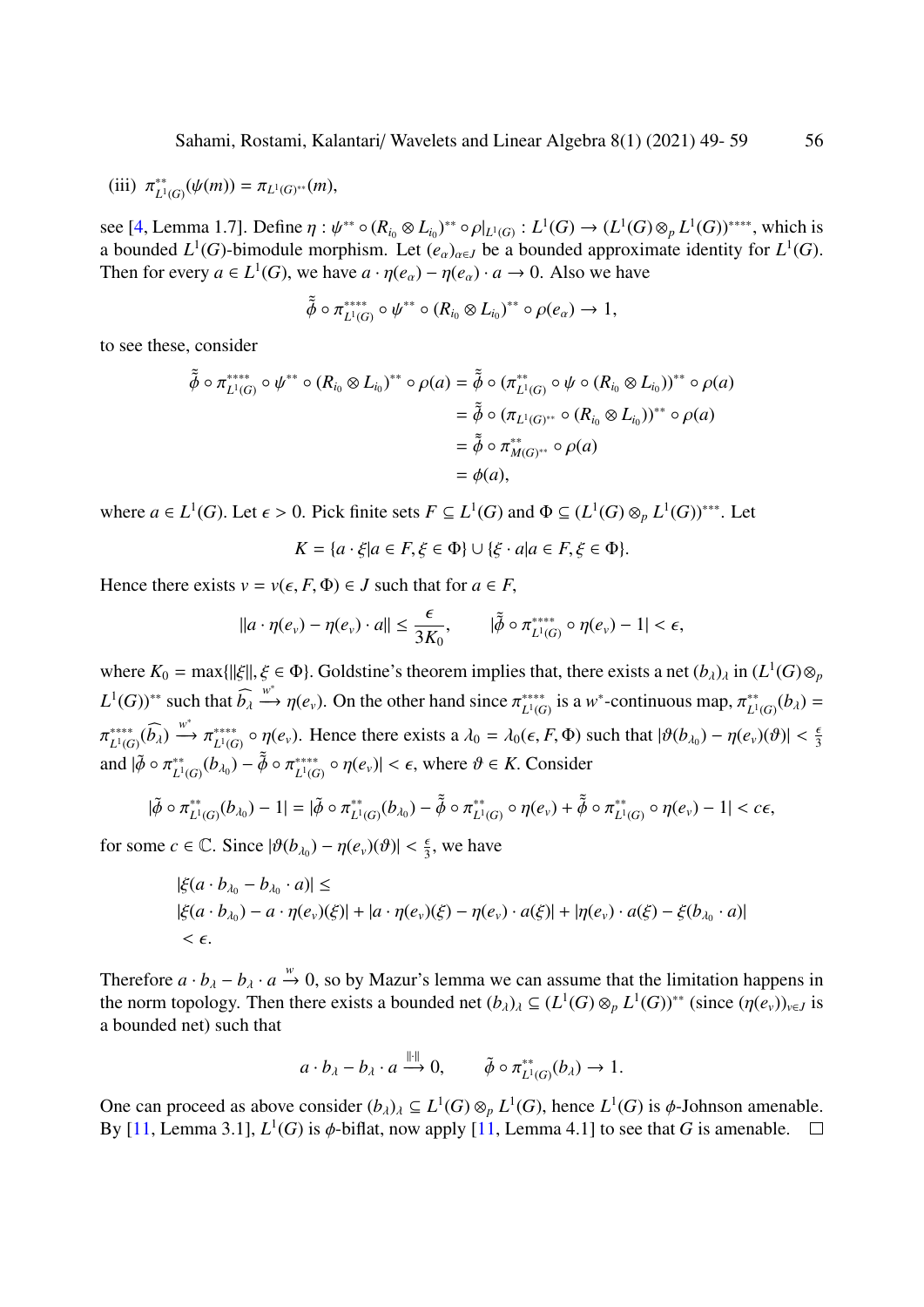#### 4. Examples

We establish some examples which show the differences of our new notion with classical ones.

Example 4.1. We give a Banach algebra which is not biprojective but it is *I*-biprojective for some closed ideal of it.

Let *A* be a Banach space which dim *A* > 1 and let  $\phi \in A^* - \{0\}$ . Let define a multiplication on *A* via  $ab - \phi(a)$  for every *a* and *b* in *A*. Then clearly with this multiplication *A* becomes a Banach via  $ab = \phi(a)b$  for every *a* and *b* in *A*. Then clearly with this multiplication *A* becomes a Banach algebra. Let  $A^{\sharp}$  be the unitization of A. It is known that A is a closed ideal of  $A^{\sharp}$ . We claim that *A* ] is not biprojective but is *A*-biprojective. Suppose conversely that *A* ] is biprojective. Applying [\[10,](#page-10-2) Corollary 2.3.11] *A* is amenable. Using [\[10,](#page-10-2) Proposition 2.2.1] *A* has a bounded approximate identity say  $(e_{\alpha})$ . Then

$$
a = \lim_{\alpha} ae_{\alpha} = \phi(a) \lim_{\alpha} e_{\alpha}.
$$

Let *a*<sub>0</sub> be an element of *A* such that  $\phi(a_0) = 1$ . It follows that

$$
a_0 = \lim_{\alpha} a_0 e_{\alpha} = \phi(a_0) \lim_{\alpha} e_{\alpha} = \lim_{\alpha} e_{\alpha}.
$$

Hence

$$
a = a \lim_{\alpha} e_{\alpha} = \lim_{\alpha} ae_{\alpha} = \phi(a) \lim_{\alpha} e_{\alpha} = \phi(a)a_0.
$$

So dim  $A = 1$  which is a contradiction.

We claim that  $A^{\sharp}$  is *A*-biprojective. Suppose that  $x_0$  is an element in *A* such that  $\phi(x_0) = 1$ . Define  $\rho_{x_0}: A \to A^{\sharp} \otimes_{p} A^{\sharp}$  by  $\rho_{x_0}(a) = x_0 \otimes a$ . Since

$$
b \cdot \rho_{x_0}(a) = bx_0 \otimes a = \phi(b)x_0 \otimes a = x_0 \otimes \phi(b)a = x_0 \otimes ba = \rho_{x_0}(ba),
$$

for every *b* ∈ *A*. Then  $\rho_{x_0}$  is a left *A*-module morphism. If *b* is the unit of  $A^{\sharp}$ , then clearly we have  $b \cdot \rho_{\chi}$  (a) =  $\rho_{\chi}$  (ba) where  $q \in A$ . Then  $\rho_{\chi}$  is a bounded left  $A^{\sharp}$ -module morphism.  $b \cdot \rho_{x_0}(a) = \rho_{x_0}(ba)$ , where  $a \in A$ . Then  $\rho_{x_0}$  is a bounded left  $A^{\sharp}$ -module morphism. It is easy to see that  $\rho_{x_0}$  is a bounded right  $A^{\sharp}$ -module morphism. Moreover that  $\rho_{x_0}$  is a bounded right  $A^{\sharp}$ -module morphism. Moreover

$$
\pi_{A^{\sharp}} \circ \rho_{x_0}(a) = \pi_{A^{\sharp}}(x_0 \otimes a) = x_0 a = \phi(x_0) a = a,
$$

for every  $a \in A$ . Then  $A^{\sharp}$  is an *A*-biprojective Banach algebra.

<span id="page-8-0"></span>Example 4.2. We give another example of Banach algebras which is not biprojective but for some closed ideal *I*, is *I*-biprojective. Let  $A = \{$  *a b* 0 *c*  $\left| a, b, c \in \mathbb{C} \right|$ . As one of the main results of [\[8\]](#page-10-10) this algebra is not biprojective. Let  $I = \{$  $\begin{pmatrix} 0 & x \\ y & z \end{pmatrix}$ 0 *y*  $(x, y \in \mathbb{C})$ . It is easy to see that *I* is a closed ideal of *A*. Define  $\rho: I \to A \otimes_p A$  by  $\rho(A)$  $\begin{pmatrix} 0 & x \end{pmatrix}$ 0 *y* !  $) =$  $\begin{pmatrix} 0 & x \\ y & z \end{pmatrix}$ 0 *y* ! ⊗  $\left(\begin{array}{cc} 0 & 1 \\ 0 & 1 \end{array}\right)$ . For an arbitrary element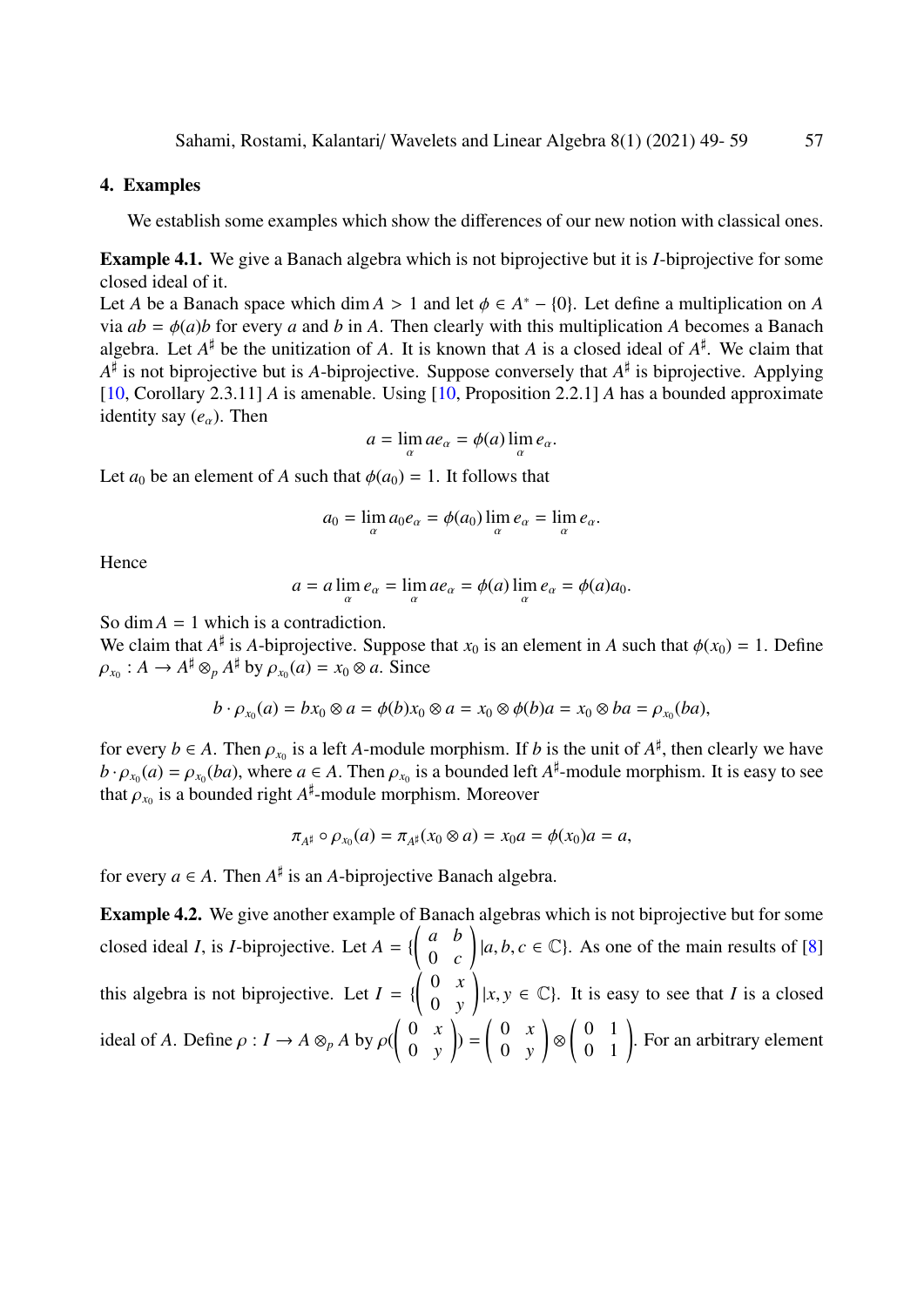$$
\begin{pmatrix}\na & b \\
0 & c\n\end{pmatrix} \text{ of } A \text{ and } \begin{pmatrix}\n0 & x \\
0 & y\n\end{pmatrix} \text{ of } I, \text{ we have}
$$
\n
$$
\rho \begin{pmatrix}\n0 & x \\
0 & y\n\end{pmatrix} \cdot \begin{pmatrix}\na & b \\
0 & c\n\end{pmatrix} = \begin{pmatrix}\n0 & x \\
0 & y\n\end{pmatrix} \otimes \begin{pmatrix}\n0 & 1 \\
0 & 1\n\end{pmatrix} \begin{pmatrix}\na & b \\
0 & c\n\end{pmatrix}
$$
\n
$$
= \begin{pmatrix}\n0 & x \\
0 & y\n\end{pmatrix} \otimes \begin{pmatrix}\n0 & 1 \\
0 & 1\n\end{pmatrix}
$$
\n
$$
= \begin{pmatrix}\n0 & x \\
0 & y\n\end{pmatrix} \otimes \begin{pmatrix}\n0 & 1 \\
0 & 1\n\end{pmatrix}
$$
\n
$$
= \rho \begin{pmatrix}\n0 & x \\
0 & y\n\end{pmatrix} \begin{pmatrix}\na & b \\
0 & c\n\end{pmatrix} \otimes \begin{pmatrix}\n0 & 1 \\
0 & 1\n\end{pmatrix}
$$
\n
$$
= \rho \begin{pmatrix}\n0 & x \\
0 & y\n\end{pmatrix} \begin{pmatrix}\na & b \\
0 & c\n\end{pmatrix}.
$$

Hence  $\rho$  is a bounded right *A*-module morphism. One can easily see that  $\rho$  is a bounded left *A*-module morphism. Also we have

$$
\pi_A \circ \rho \begin{pmatrix} 0 & x \\ 0 & y \end{pmatrix} = \pi_A \begin{pmatrix} 0 & x \\ 0 & y \end{pmatrix} \otimes \begin{pmatrix} 0 & 1 \\ 0 & 1 \end{pmatrix}
$$

$$
= \begin{pmatrix} 0 & x \\ 0 & y \end{pmatrix} \begin{pmatrix} 0 & 1 \\ 0 & 1 \end{pmatrix} = \begin{pmatrix} 0 & x \\ 0 & y \end{pmatrix}.
$$

Then *A* is not biprojective but it is *I*-biprojective.

It is easy to see that every biprojective Banach algebras are *I*-biprojective for every closed ideal *I* of *A*.

<span id="page-9-0"></span>Example 4.3. There exists a closed ideal *I* in a Banach algebra *A* such that *I* is not biprojective but *A* is *I*-biprojective. Let  $A = \{$  $\begin{pmatrix} 0 & x \\ y & z \end{pmatrix}$ 0 *y*  $\left| x, y \in \mathbb{C} \right\}$  and  $I = \{ \begin{pmatrix} 0 & z \\ 0 & 0 \end{pmatrix} | z \in \mathbb{C} \}$ . Clearly  $I^2 = \{0\}$  and  $AI = \{0\}$  and also  $IA = I$ . We go toward a contradiction and suppose that *I* is biprojective. Then *I* is biflat, hence by [\[10,](#page-10-2) Exercise 4.3.14]  $I^2 = I$  which is impossible. Since A is a biprojective Banach algebra (Define  $\rho : A \to A \otimes_p A$  by  $\rho(A)$  $\begin{pmatrix} 0 & x \\ y & z \end{pmatrix}$ 0 *y* !  $) =$  $\begin{pmatrix} 0 & x \\ y & z \end{pmatrix}$ 0 *y* ! ⊗  $\left(\begin{array}{cc} 0 & 1 \\ 0 & 1 \end{array}\right)$  and see the arguments at the above Example), it is easy to see that *A* is *I*−biprojective.

We give a non-biprojective Banach algebra *A* which posses a non-biprojective closed ideal *I*. But *A* is *I*-biprojective.

<span id="page-9-1"></span>**Example 4.4.** Let  $A = \{$  *a b* 0 *c*  $\left| a, b, c \in \mathbb{C} \right\}$  and  $I = \{ \begin{pmatrix} 0 & z \\ 0 & 0 \end{pmatrix} | z \in \mathbb{C} \}$  be its closed ideal. Note that *A* is not biprojective see [\[8\]](#page-10-10). Also by previous Example *I* is not biprojective. Now use the similar arguments of Example [4.2](#page-8-0) to show that *A* is *I*-biprojective.